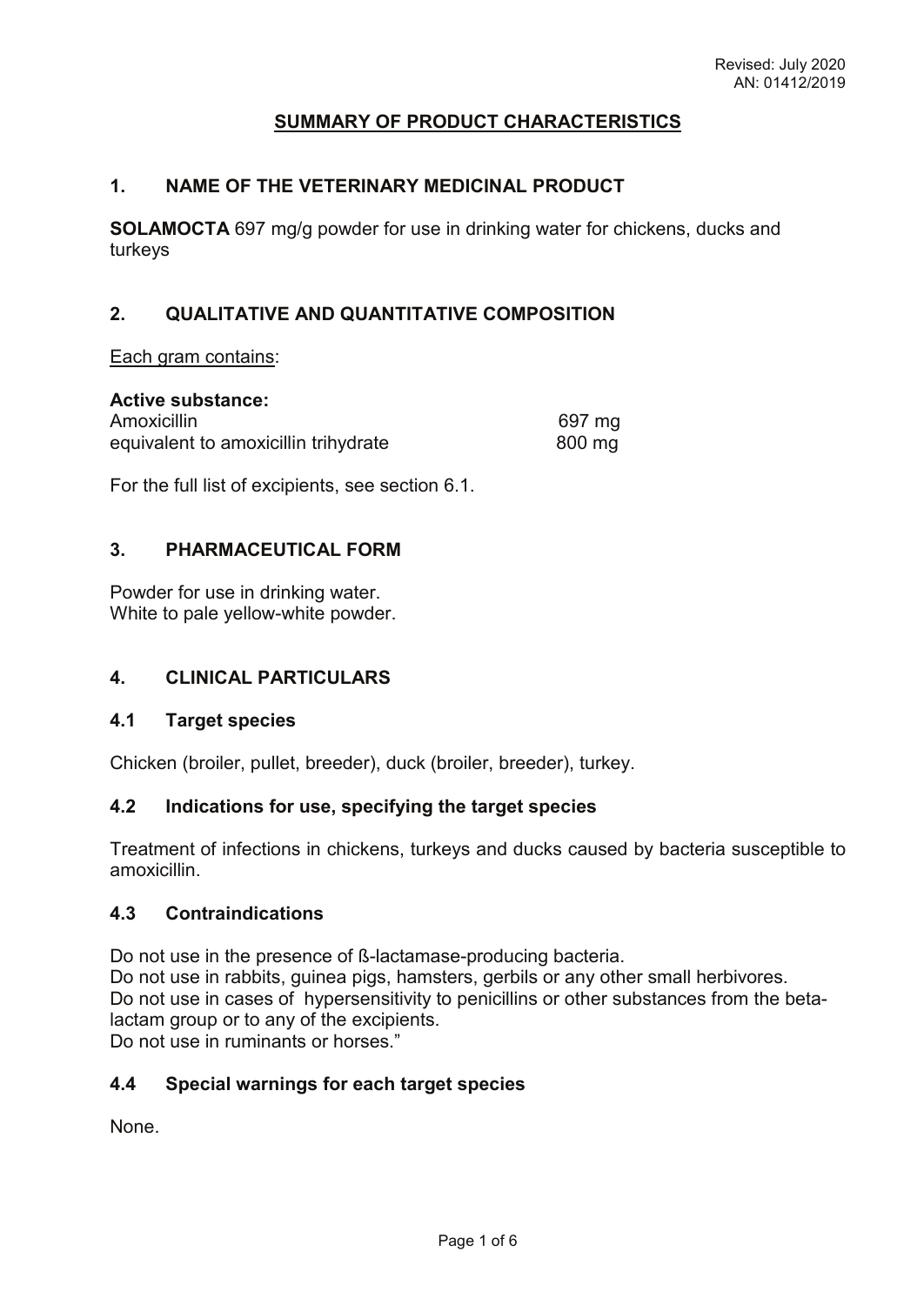# **4.5 Special precautions for use**

### Special precautions for use in animals:

Official, national and regional antimicrobial policies should be taken into account when the product is used. Use of the product should be based on susceptibility testing of the bacteria isolated from the animal. If this is not possible, therapy should be based on local (regional, farm level) epidemiological information about susceptibility of the target bacteria. Use of the product deviating from the instructions given in the SPC may increase the prevalence of bacterial resistance to amoxicillin and may decrease its effectiveness.

Special precautions to be taken by the person administering the veterinary medicinal product to animals:

Avoid inhalation of dust.

Wear either a disposable half-mask respirator conforming to European Standard EN149 or a non-disposable respirator to European Standard EN140 with a filter to EN143.

Penicillins and cephalosporins may cause hypersensitivity (allergy) following injection, inhalation, ingestion or skin contact, which may occasionally be serious. Hypersensitivity to penicillins may lead to cross reactions to cephalosporins and vice versa. In case of contact with eyes or skin, wash immediately with water. Do not handle this product if you know you are sensitised or if you have been advised not to work with such preparations. Handle this product with great care to avoid exposure, taking all recommended precautions. If you develop symptoms following exposure such as a skin rash, you should seek medical advice and show the doctor this warning. Swelling of the face, lips or eyes or difficulty with breathing are more serious symptoms and require urgent medical attention. Wash hands after use.

### **4.6 Adverse reactions (frequency and seriousness)**

Penicillins and cephalosporins may cause hypersensitivity reactions which may occasionally be serious.

### **4.7 Use during pregnancy, lactation or lay**

Laboratory studies in rats have not produced any evidence of a teratogenic effect due to the administration of amoxicillin. Use only accordingly the benefit/risk assessment by the responsible veterinarian.

### **4.8 Interaction with other medicinal products and other forms of interaction**

The product should not be administered with antibiotics that have a bacteriostatic mode of action, such as tetracyclines, macrolides and sulphonamides. Synergism occurs with ß-lactam antibiotics and aminoglycosides.

### **4.9 Amounts to be administered and administration route**

For use in drinking water.

#### **Chickens**

The recommended dosage is 13.1 mg amoxicillin (equivalent to 18.8 mg veterinary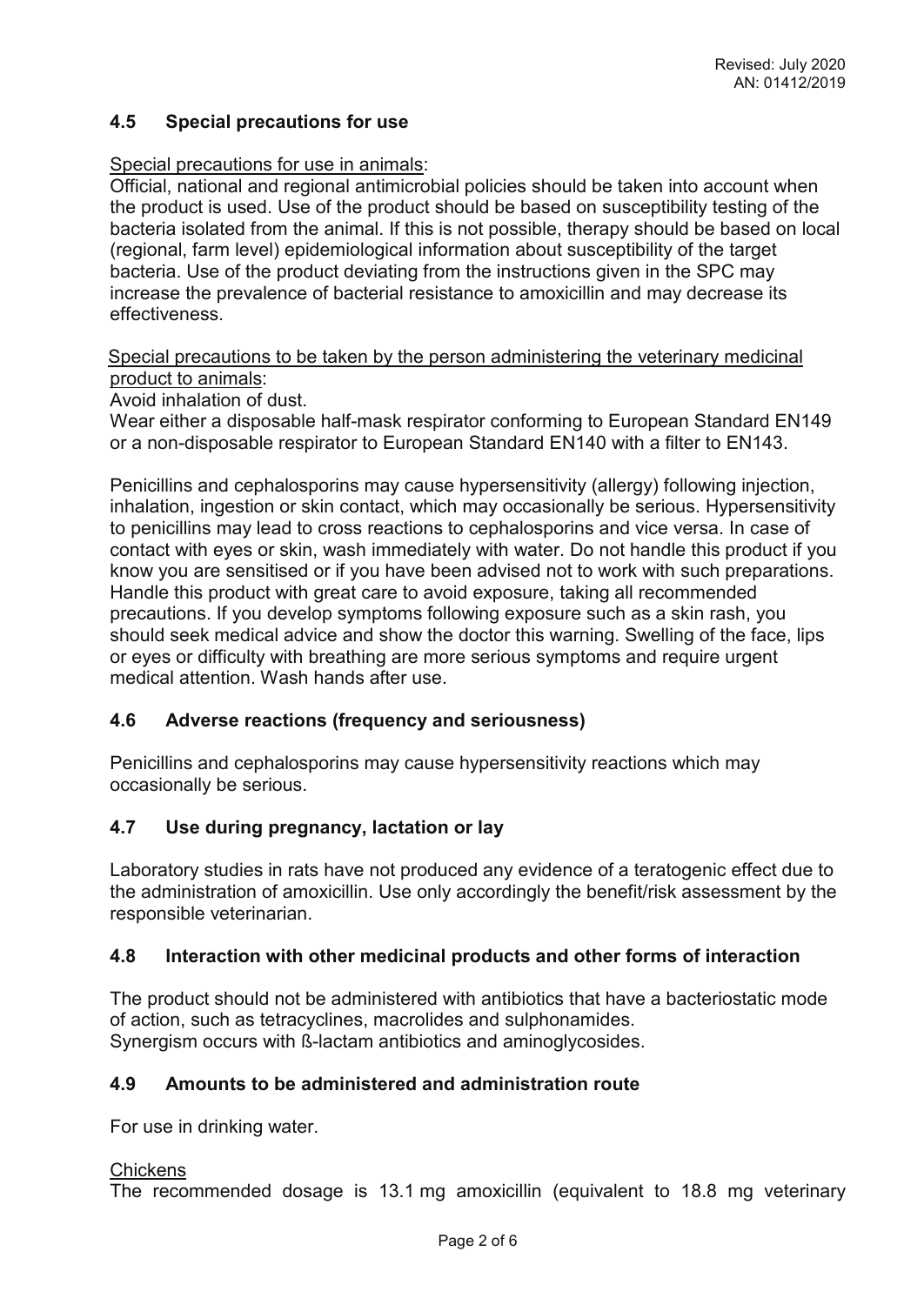medicinal product) per kg body weight daily for 3 consecutive days or in severe cases for 5 consecutive days.

#### Ducks

Recommended dosage is 17.4 mg amoxicillin (equivalent to 25 mg veterinary medicinal product) per kg body weight daily for 3 consecutive days.

#### **Turkeys**

Recommended dosage is 13.1-17.4 mg amoxicillin (equivalent to 18.8 to 25 mg veterinary medicinal product) per kg body weight daily for 3 consecutive days or in severe cases for 5 consecutive days.

Prepare the solution with fresh tap water immediately before use. Any unused medicated water should be discarded after 12 hours. In order to ensure consumption of the medicated water, animals should not have access to other water supplies whilst being treated. The following formula may be used to calculate the required concentration of product (in milligrams of product per litre drinking water):

| mg product per kg                               | mean body weight (kg)    |                             |
|-------------------------------------------------|--------------------------|-----------------------------|
| body weight per day                             | of animals to be treated | mg product per litre<br>$=$ |
| mean daily water consumption (litre) per animal |                          | drinking water              |

To ensure a correct dosage, body weight should be determined as accurately as possible to avoid underdosing. The uptake of medicated water depends on the clinical condition of the birds. In order to obtain the correct dosage the concentration of amoxicillin has to be adjusted taking into account water intake. After the end of the medication period the water supply system should be cleaned appropriately to avoid intake of sub-therapeutic amounts of the active substance. Maximum solubility of the product in water of at least 10 °C is approximately 6 g/l within 10 minutes. At lower temperatures (4° C), the maximum solubility is approximately 5 g/l within 10 minutes.

The calculated dose should be measured out with calibrated scales.

For stock solutions and when using a proportioner, take care not to exceed the maximum solubility which can be achieved under the given conditions. Adjust flow rate settings of the dosing pump according to concentration of the stock solution and water intake of the animals to be treated

### **4.10 Overdose (symptoms, emergency procedures, antidotes), if necessary**

None known.

### **4.11 Withdrawal period(s)**

Chickens (meat and offal): 1 day

Ducks (meat and offal): 9 days<br>Turkeys (meat and offal): 5 days Turkeys (meat and offal):

Not for use in birds producing or intended to produce eggs for human consumption. Do not use within 3 weeks of onset of laying.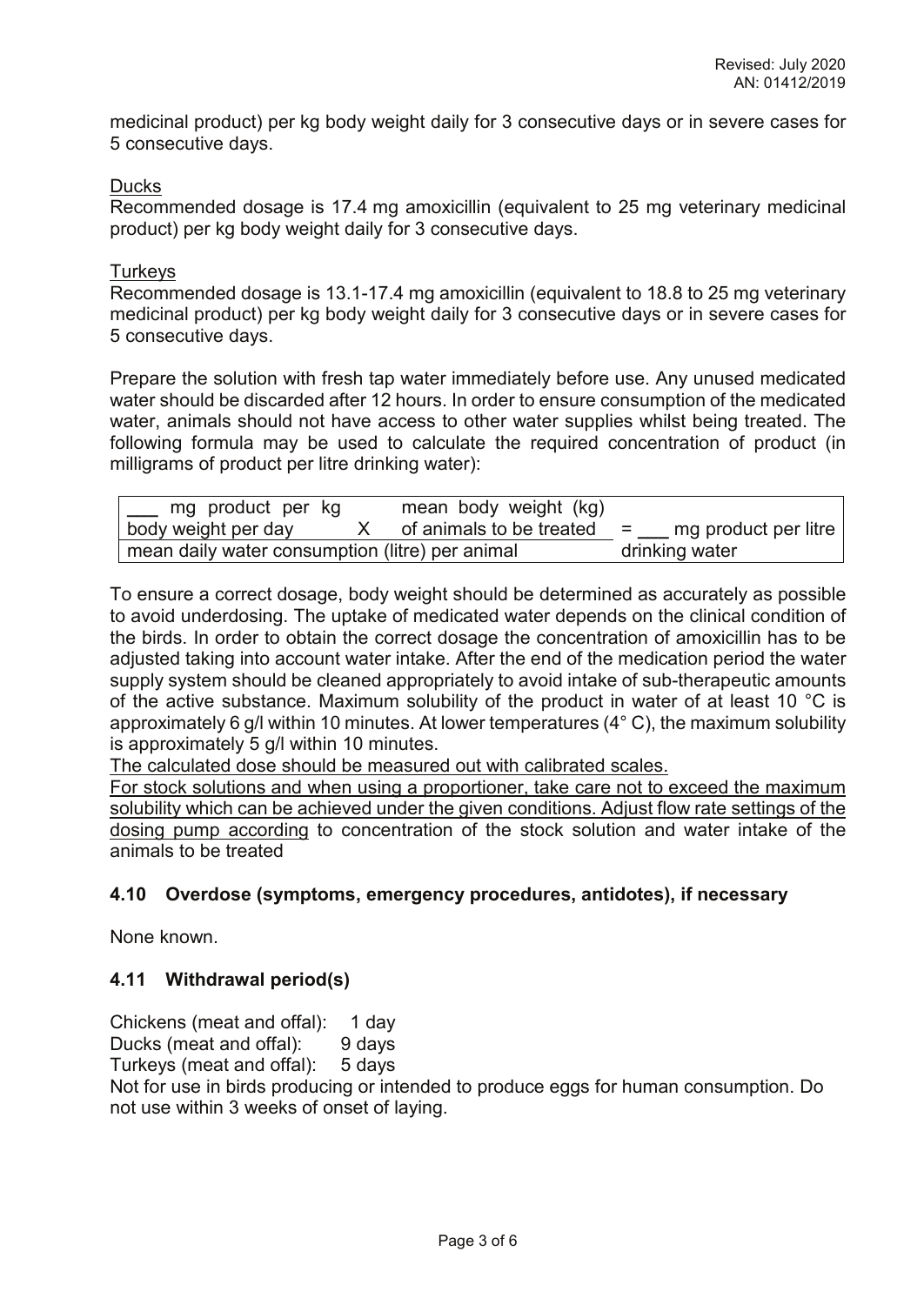# **5. PHARMACOLOGICAL PROPERTIES**

Pharmacotherapeutic group: Beta-lactam antibacterials, Penicillins with extended spectrum, amoxicillin ATCvet code: QJ01CA04

#### **5.1 Pharmacodynamic properties**

Amoxicillin is a time-dependent bactericidal antibiotic which acts by inhibiting the synthesis of bacterial cell walls during bacterial replication. It inhibits the formation of bridges between the chains of linear polymers constituting the peptidoglycan cell wall of Gram positive bacteria.

Amoxicillin is a broad-spectrum penicillin. It is also active against a limited range of Gram negative bacteria on which the outer layer of the bacterial cell wall is composed of lipolysaccharide and proteins.

There are three main mechanisms of resistance to beta-lactams: beta-lactamase production, altered expression and/or modification of penicillin binding proteins (PBP), and decreased penetration of the outer membrane. One of the most important is the inactivation of penicillin by beta-lactamase enzymes produced by certain bacteria. These enzymes are capable of cleaving the beta-lactam ring of penicillins, making them inactive. The beta-lactamase could be encoded in chromosomal or plasmidic genes. Cross-resistance is observed between amoxicillin and other penicillins, particularly with aminopenicillins.

The use of extended spectrum beta-lactam drugs (e.g. aminopenicillins) might lead to the selection of multi-resistant bacterial phenotypes (e.g. those producing extended spectrum beta-lactamases(ESBLs)).

### **5.2 Pharmacokinetic particulars**

Amoxicillin is well absorbed following oral administration and it is stable in the presence of gastric acids. Excretion of amoxicillin is mainly in the unchanged form via the kidneys to give high concentration in renal tissue and urine. Amoxicillin is well distributed in body fluids.

Studies in birds have indicated that amoxicillin is distributed and eliminated more rapidly than in mammals. Biotransformation appeared a more important route of elimination in birds than in mammals.

### **6. PHARMACEUTICAL PARTICULARS**

### **6.1 List of excipients**

Sodium carbonate monohydrate Sodium citrate Silica colloidal anhydrous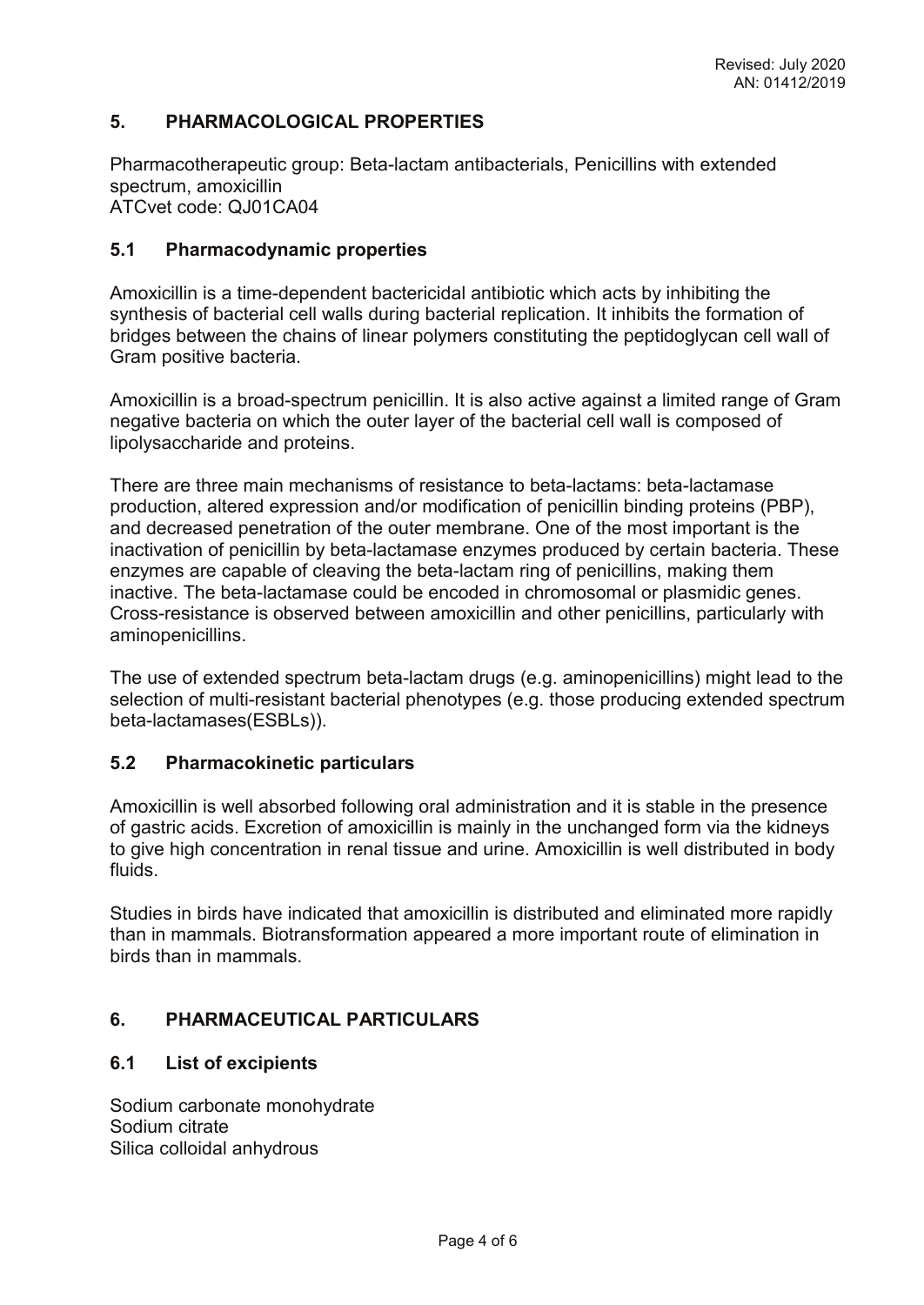# **6.2 Major incompatibilities**

In the absence of compatibility studies, this veterinary medicinal product must not be mixed with other veterinary medicinal products.

### **6.3 Shelf life**

Shelf life of the veterinary medicinal product as packaged for sale: 3 years. Shelf life after first opening the immediate packaging: 3 months. Shelf life after dilution or reconstitution according to directions 12 hours.

#### **6.4 Special precautions for storage**

The unopened medicinal product does not require any special storage conditions Keep the bag tightly closed after first opening in order to protect from moisture.

#### **6.5 Nature and composition of immediate packaging**

100 g, 250 g, 500 g and 1 kg sachet with outside to inside layers of polyethylene terephthalate, polyethylene, aluminum, polyethylene (PET/PE/ALU/PE).

100 g, 250 g, 500 g and 1 kg sachet with outside to inside layers of polyethylene terephthalate, aluminum, polyamide, polyethylene (PET/ALU/PA/PE).

Not all pack sizes may be marketed

#### **6.6 Special precautions for the disposal of unused veterinary medicinal product or waste materials derived from the use of such products**

Any unused veterinary medicinal product or waste materials derived from such veterinary medicinal product should be disposed of in accordance with local requirements.

### **7. MARKETING AUTHORISATION HOLDER**

Eurovet Animal Health B.V. Handelsweg 25 5531 AE Bladel The Netherlands

### **8. MARKETING AUTHORISATION NUMBER**

Vm 16849/4052

#### **9. DATE OF FIRST AUTHORISATION**

11 April 2016